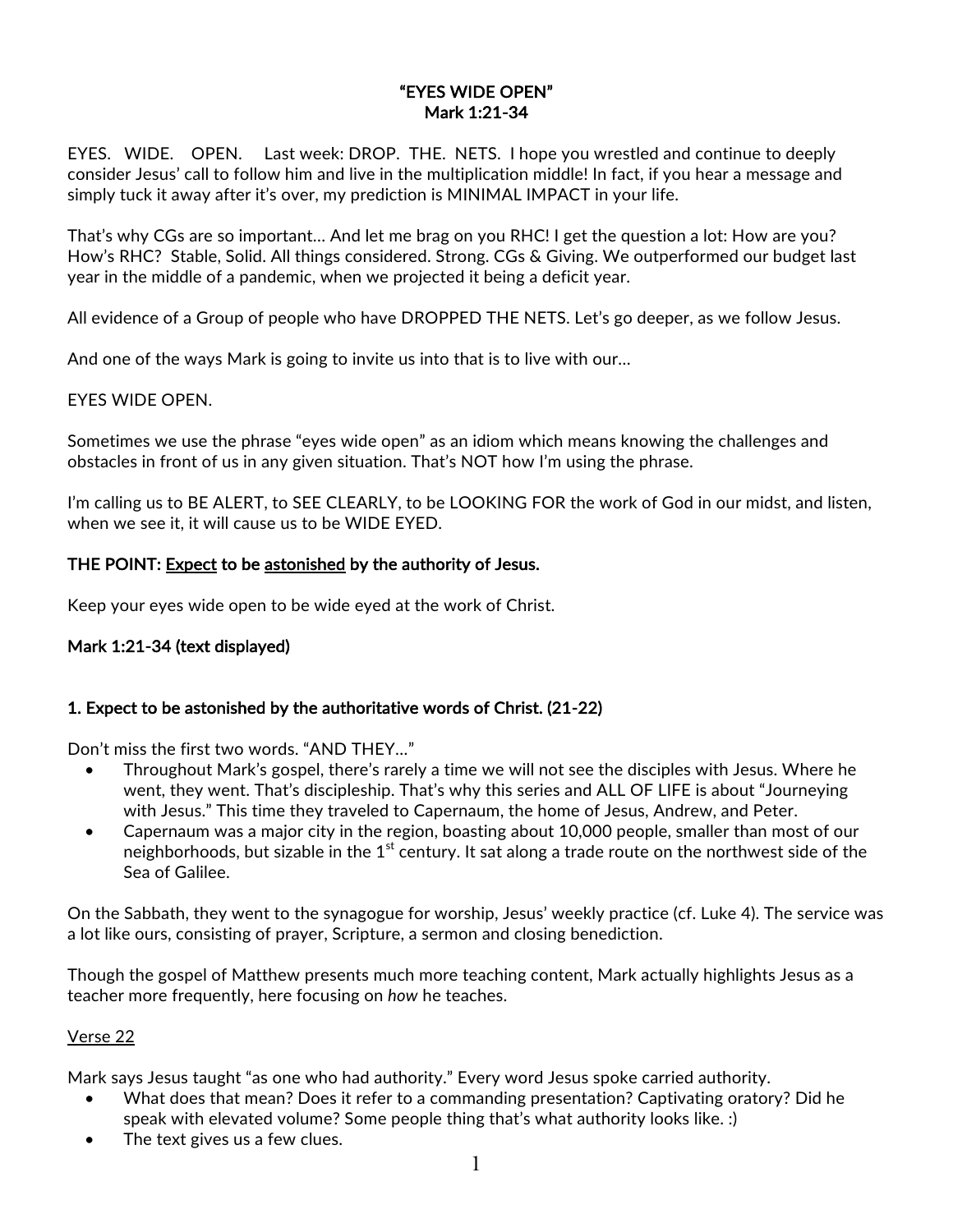- #1) First and foremost, Mark contrasts Jesus authoritative teaching with the lack of authority from the scribes.
	- Scribes were experts in the law, professional teachers, "Bible" scholars, but they taught by passing down the teaching of those who had gone before them. They loved to quote various Rabbis and comment on their commentary. If they lectured today, their sermons would be filled with dozens of footnotes.
	- The authority of the scribes was a "derived" authority from the "tradition of men" (as Jesus says in 7:8-13). It was borrowed. They were copy-cats, which points us to our second clue…
- #2) The word "authority" literally means "out of the original stuff," coming from the same root as the word "author" and "authentic."
	- As Christopher Ash said: "When he started, he had a sort of quiet authority that was riveting. He didn't talk about silly little things, but the really important questions. He didn't seem to need to quote boring old rabbis to support him. He talked about heaven as though he had been there. He talked about God as though he were a friend of his." !!!!
	- Oh God, may we walk and talk with you so much that we begin talking like you!
- #3) Jesus authoritative teaching is clearly connected to Mark's highlight of his first public preaching in 1:14-15. Not only does it immediately follow that summary statement, but the langauge of "kingdom" (15) & "authority" (22), "proclamation (15) & "teaching" (22).

Jesus' taught with conviction and passion. There was no doubt that he believed and experienced every word he spoke.

• That's what they found captivating. That is what caused them to be astonished!

Listen, when we come to God in focused, face to face time, we are sitting at the feet of the greatest teacher with the greatest authority, and we should expect astonishment. Moments of wide eyed wonder. Moments when you can't help but pause in awe of God and his ways. EXCLAMATION POINTS (!!!) filling the margins!!! The word WOW on repeat in my journal. Truth that hits your heart so deeply that you can't help sharing it with others!

"They were astonished, amazed!" (22, 27) This is why I'm pleading with you… Jump into our vision focus. Now is a great time to start. Last week in one of our CGs, 3 people said, "I haven't started, but I am now." No shame. Luke 16 tomorrow. Jump in!

### Vision: 1,000,000 Minutes with God Invest at least 1% of your day (15 minutes) in focused, face to face time with God.

Not only because…

- 1. God really, really LOVES YOU!
- 2. Strength for life.
- 3. Impact for Jesus everywhere.
- 4. Legacy of faith influencing generations!
- 5. so Jesus multiplying himself into me!
- 6. so Jesus can astonish me!

"Blessed is the man, who . . . DELIGHTS in the law of the Lord, and his his law he MEDITATES day and night…. He is like…"

We can't get enough. WOW Moments. Moments of astonishment.

T: But it's not just Jesus' words, it's also his works.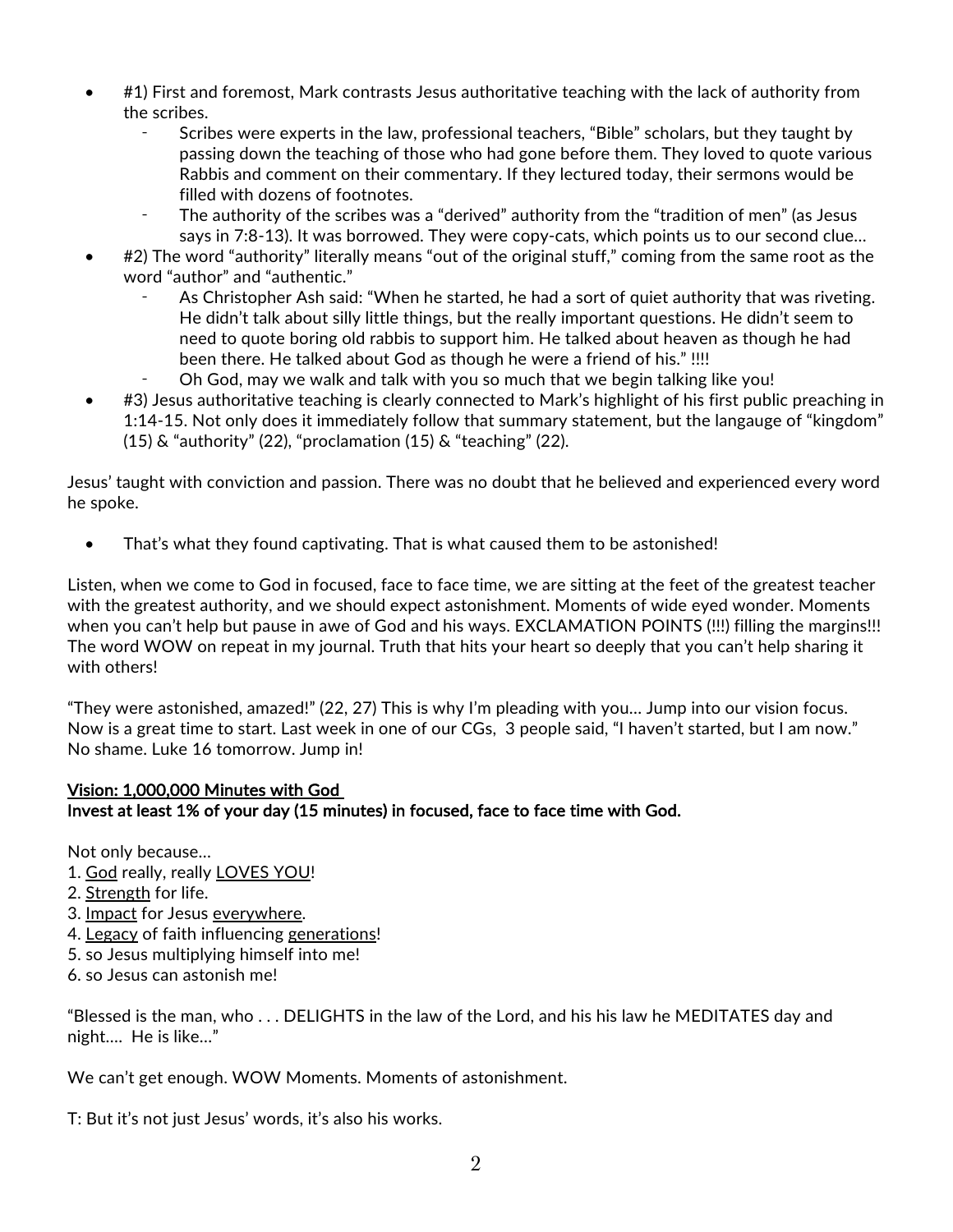# 2. Expect to be astonished by the power of Christ over spiritual forces. (23-28)

During their time of worship, perhaps while Jesus was teaching, a man with an unclean spirit stands up and starts shouting at Jesus. There's been the rare occasion where I've had people walk out of my sermons (usually that's a compliment by the way), but I've never experienced this!

- The words "unclean spirit" refer to a demon, "an evil spiritual [being] in opposition to God and in alliance with Satan." Mark uses "demon" (δαιμόνιον; 14x) and "[unclean] spirit" (πνεύματι ἀκαθάρτῳ; 11x) synonymously. (Strauss)
- "Unclean" points us back to OT practices of temple worship where there could no hint of anything impure or defiled. The presence of the demon caused this man to be defiled.
- Verse 24 tells us the demon spoke to Jesus through the man. "What do you want with us?" comes from a Hebrew idiom that basically means: "Mind your own business." Notice he says "us," showing the larger realm of spiritual forces to which he belongs (see Ephesians 6:12).
- The demon confronts Jesus out of fear knowing he's in danger, knowing he's in the presence of "the Holy One of God."
- Then in verse 25, Jesus speaks to the spirit with a simple, commanding rebuke: "Be silent, and come out of him!" causing the man to convulse and cry out with a loud voice as he the demon left his body.

What's going on here?

- Jesus is came to bring the kingdom of light. That meant the end of the reign of the kingdom of darkness.
	- This story reminds us of Jesus' battle with Satan in the wilderness in 1:12-13.
	- Satan and his demonic forces war against Christ all throughout Mark's gospel.
	- The demon confirms Jesus' identity as Messiah, sent from God.
		- ⁃ "If supernatural forces know (and fear) Jesus, he must be who they say he is (cf. 1:34; 3:11– 12; 5:6–7)." Strauss
		- Warning: we can know a lot about Jesus but not truly follow him (cf. James 2:19).

How should we respond to the presence of demons?

- We must first acknowledge that demons are real. They still exist!
	- Demons can oppress but not possess believers.
	- ⁃ They seek to keep the unbelieving in their unbelief, and the believing hindered from living a powerful life for God.
	- An unseen battle rages every day! That doesn't mean we should blame our sin on the presence of demons or attribute every bad thing that happens to the demonic realm, but we should also not be ignorant of the devil's schemes.
	- If I'm going to err on one side or the other, I'm putting my armor on (Ephesians 6:12) with the full knowledge: JESUS. IS. GREATER.
		- 1 John 4:4 said it: "...for he who is in you is greater than he who is in the world."
	- ⁃ I love that we see no power struggle here. No special techniques or incantations… Jesus simply speaks the word on the basis of his own authority and the demon runs!
- What does 1 John 3:8 say? "The reason the Son of God appeared was to destroy the works of the devil." The guy who wrote that was in the room!! Ha.

Jesus, thank you for giving us your "authority to tread over all the power of the enemy!" (Luke 10:19)

But the more important question is: How should we respond to Jesus?

• They were amazed!, astonished!, so much so they ask in verse 27: "What is this?" which is really asking: "Who is this?"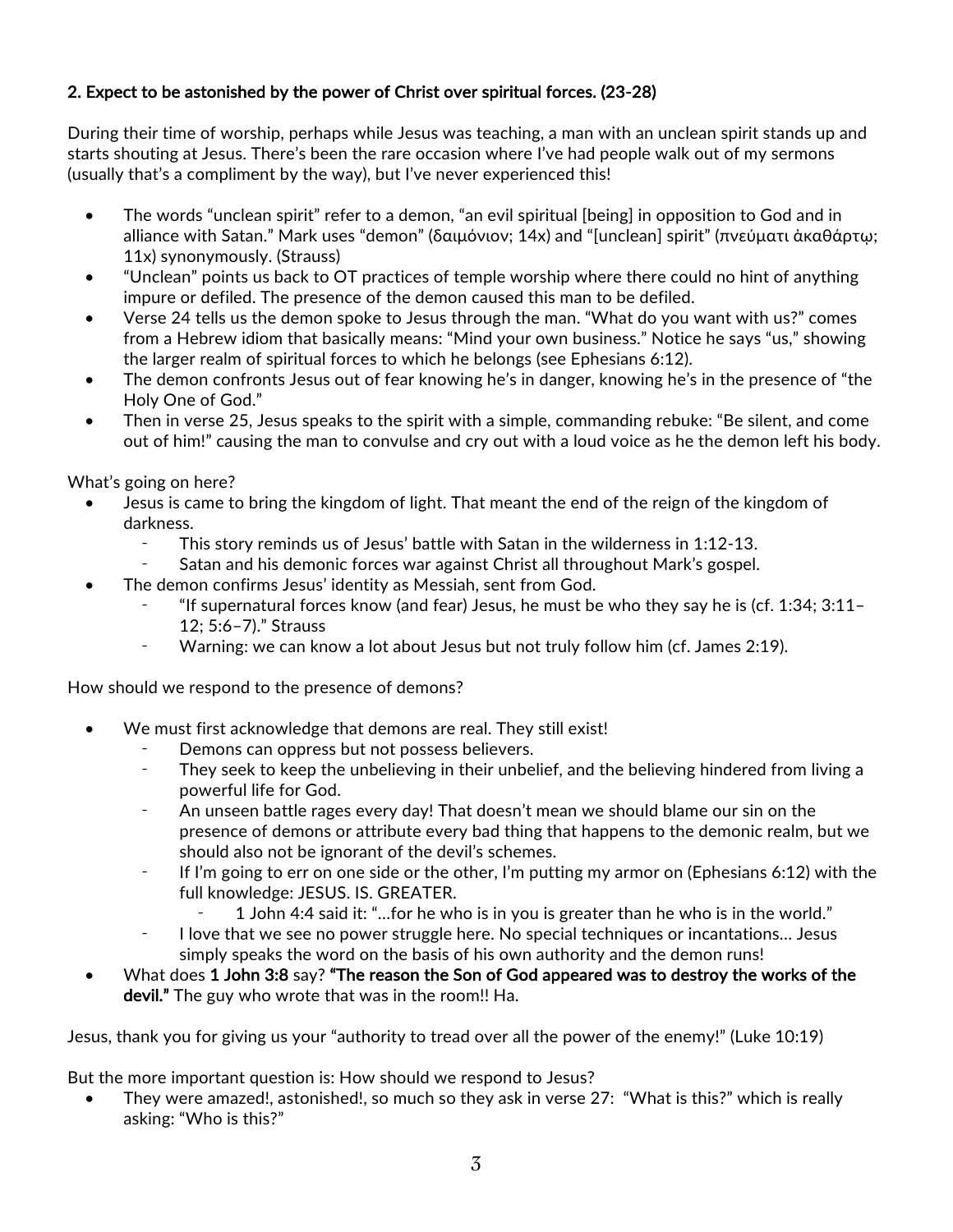- But notice, to our surprise, their astonishment is not primarily focused on the exorcism but his teaching. "What is this? A NEW TEACHING with authority! He commands even the unclean spirits and they obey him."
- They connected the two. Strauss says: "Mark's point is that the exorcisms reveal Jesus' authority to accomplish his central mission and message: the proclamation and inauguration of the kingdom of God. Satan's realm is being beaten back at the advance of God's kingdom."

T: Expect to be astonished by the power of Christ over spiritual forces, and finally…

# 3. Expect to be astonished by the power of Christ over physical suffering. (29-34)

### Read 29-34?

Mark provides snapshots of a day in the life of Jesus. Synagogue. (Snap) Teaching. (Snap) Confrontation with a demon. (Snap) Demon loses. Jesus wins. (Snap. Snap.) Now, he's leaving the synagogue (snap) and going to Simon and Andrew's house, along with James and John. (Discipleship - snap, snap.)

Upon arrival, they discover Peter's mother-in-law is bedridden with a fever.

- Don't miss the end of verse 30: "and immediately they told him about her."
- When trouble comes (and it will come), when you don't know what to do, where to go, or what decision to make, where will you turn? What will be your reflexive response?
	- Worry? Discouragement? Panic? Despair?
	- Will you turn to family, friends, wisdom from mentors? (all *may* be great options by the way), but let's learn something here: Go to God, FIRST, the only one who truly has the power to heal and restore!
- Jesus has the authority to change any situation.
- Rather than commanding the illness to flee, as he did with the demon, he brings his healing touch (as we will see so many times in this gospel; 1:41; 5:41; 6:5; 7:32–33; 8:23–25).
- Verse 31 says: "And he came and took her by the hand and lifted her up, and the fever left her…"
	- In Jesus Christ, we have a God who comes near and will touch you at your point of pain!
	- With his touch, he communicates: Care. Concern. Compassion. Love. Friendship.
- Peter's mother-in-law (who was hopefully as amazing as my mother-in-law) experiences complete and immediate healing. She's up serving again!

We'll talk about healing more about God's power to heal as we move through Mark's gospel, but let me encourage you to not fall into one of two errors. Error #1) God *no longer* heals today by his Spirit working through his people (1 Corinthians 12:1-11; James 5:15). Error #2) God *will always* heal if we simply have enough faith (2 Corinthians 12:7-10). Neither are true. God still heals, but not always. We trust and pray in every situation.

Mark summarizes the rest of Jesus day in vv. 32-34.

- Word must have gotten out about the demon possessed man, and Jesus' ability to heal.
- Verse 32 says they "brought to him *all* who were sick or oppressed by demons."
- Verse 33 says "the whole city was gathered together at the door," a hyperbolic way of saying a massive crowd huddled around Jesus to experience his authority and healing touch firsthand!

Don't miss two more interesting facts about Jesus' authority in verse 34.

In the physical, he healed "various diseases." As Mark Strauss says, "Jesus was not an itinerant Hellenistic magician with a few tricks up his sleeve, but the messianic Son of God inaugurating the kingdom of God—the restoration and renewal of a fallen creation (cf. Isa 35:5–6; Matt 11:4–6; 12:28; Luke 7:22–23; 11:20)."